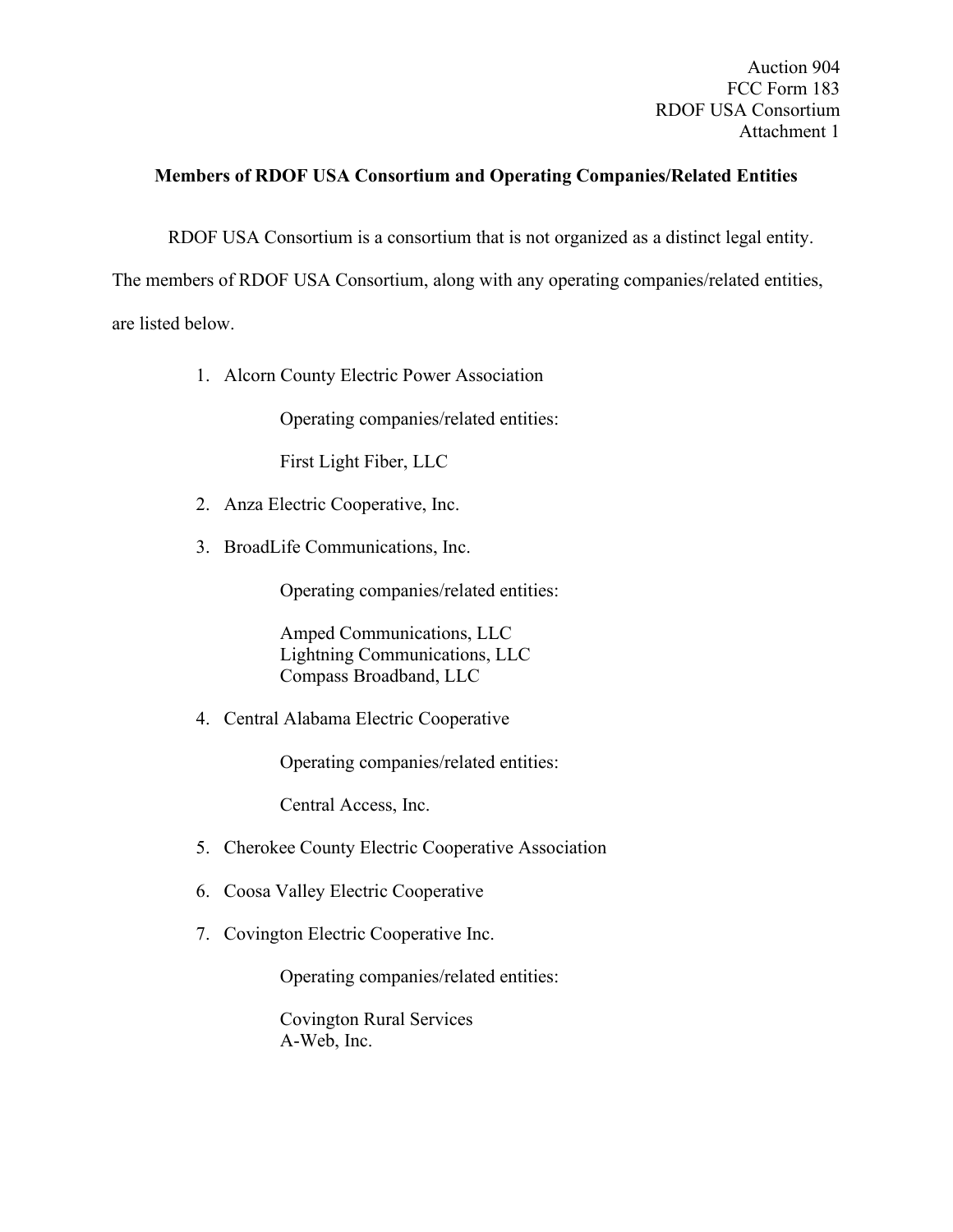Auction 904 FCC Form 183 RDOF USA Consortium Attachment 1

8. Cullman Electric Cooperative

Operating companies/related entities:

Cooperative Connection, LLC

- 9. Fayetteville Public Utilities
- 10. Golden State Finance Authority
- 11. Grady Electric Membership Corp.
- 12. Meriwether Lewis Electric Cooperative

Operating companies/related entities:

Meriwether Lewis Connect

- 13. North Alabama Electric Cooperative
- 14. Northeast Texas Broadband LLC
- 15. Pea River Electric Cooperative
- 16. Pennyrile Electric Cooperative
- 17. Pickwick Electric Cooperative
- 18. Prentiss County Electric Power Association

Operating companies/related entities:

Prentiss Electric Broadband LLC

19. Sequachee Valley Electric Cooperative

Operating companies/related entities:

SVE Connect, LLC

20. Southeastern Electric Cooperative, Inc.